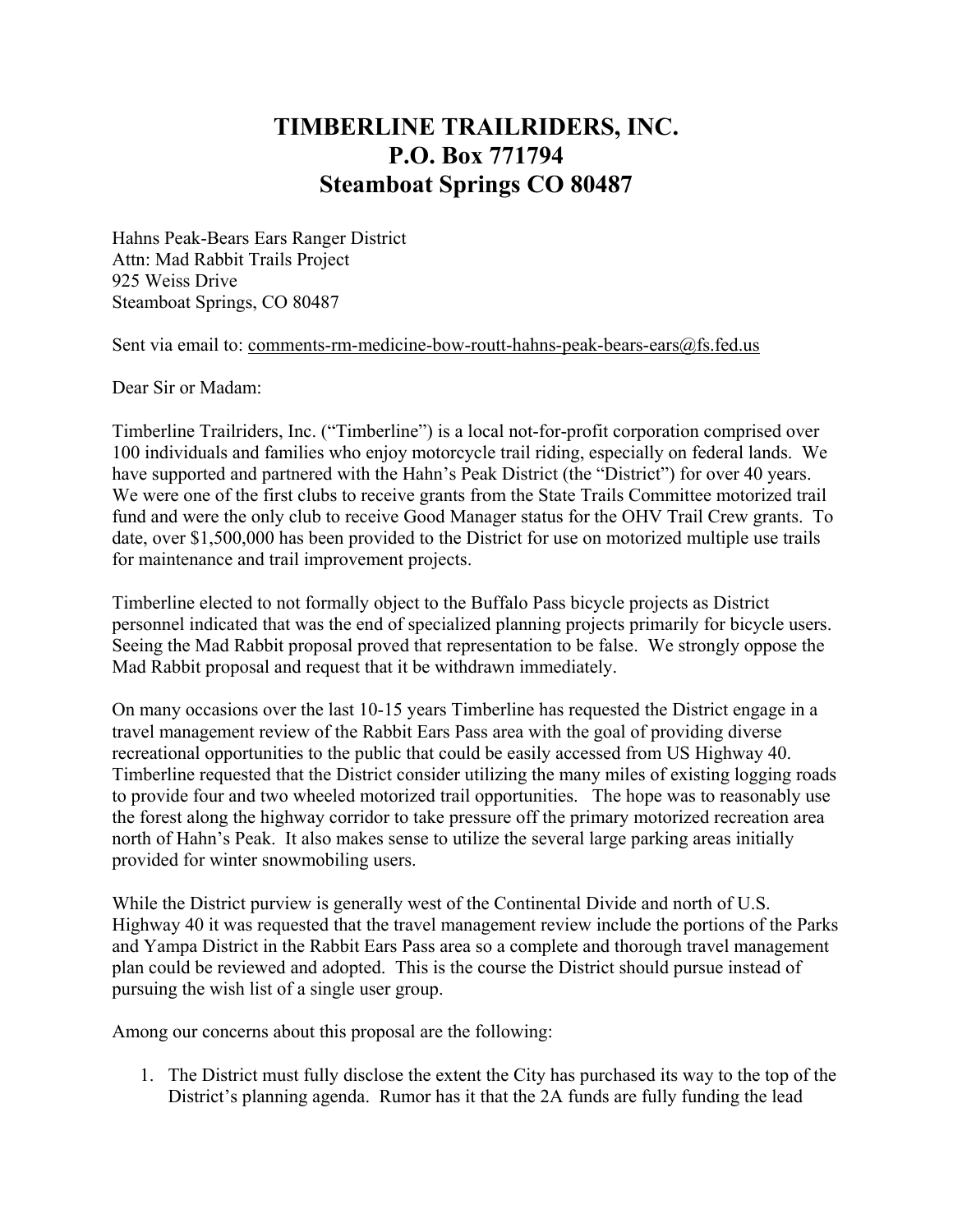District employee responsible for this proposal, Kent Foster. Shouldn't the public be made aware of exactly what are the financial entanglements between the City and the District so we can judge whether the current District staff can fairly and reasonably consider planning proposals. Please shine the light of disclosure on all of the financial deals between the City and District and consider whether certain biased employees should cease involvement in planning projects due to this bias.

- 2. The default starting point for any review of recreational trails must be true multiple use single track which is open to hikers, horses, bicycles, e-bicycles and motorcycles. When the District starts off with a proposal that restricts trail access to one user group it fails in its purpose to be a fair and equitable land manager.
- 3. Lands along the highway 40 corridor are not remotely lands with wilderness characteristics or can argued to be eligible for the quiet use crowd. Truck traffic noises travel thousands of yards from the highway and should make motorized trails more than appropriate.
- 4. For many years the old highway was open to jeeps and motorized uses. It was closed for unknown reasons. It would seem that this old right of way would make an appropriate trail for motorized users, keeping trail traffic off the highway. Again, the default starting point on any new trail discussions should be true multiple use, including motorized users.
- 5. To propose a highly dense bicycle trail system goes against the preferred trail layout for our forest lands. Trails should be disbursed and consistent with the remoteness of the lands. The proposed trail system is reminiscent of the density of trails on Emerald Mountain where remoteness certainly never comes to mind.
- 6. It seems that once again the bicycle crowd is pushing for a majority of trails to be "gravity" or coasting trails. This user group has proven to be very poor at sharing multiple use trails. They silently blast down trails surprising other users and wildlife with no warning. They generally show no courtesy to other users creating conflict where none should exist. The most logical management decision should make bicycle traffic **uphill only** on these trails.
- 7. The trail density and predominance of gravity trails seems to resemble the Buffalo Pass planning. What the District completely ignores is the dramatic increase in car traffic to serve the bicycle users. Like river runners, gravity bikes shuttle cars to one end and when done, run cars up and down the access roads. Thus for each user, there will be many car trips up and down the access roads. And this requires large parking lots, something missing here.
- 8. The trail density proposed necessitates complex and expensive trailhead facilities at the top and bottom of the trail system. This includes restrooms for visitors. And an income stream to pay for maintenance and restroom servicing. The City funds will soon expire and there is no fund that can reasonably be expected to cover these costs.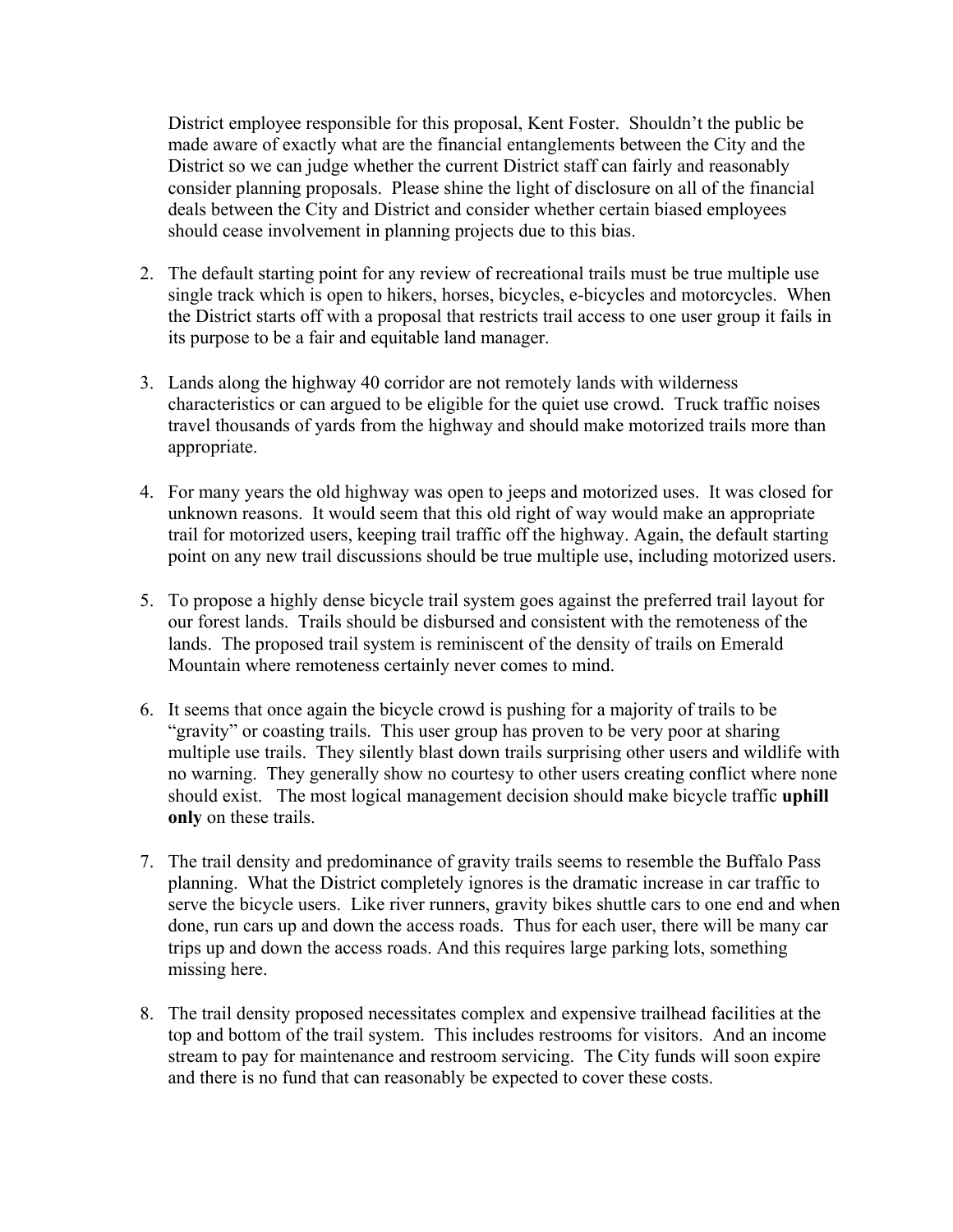- 9. Proposing a dense trail system in roadless areas and in areas where motorized use in prohibited under the Forest Plan where the District knows that a growing percentage of bicycle users are using some sort of electric assist is a fraud on the planning process. Any electric motor moves a bicycle to a motorized vehicle making their use limited to trails open to motorized vehicles. The District must show that it is enforcing the applicable rules. This should include appropriate signage and in the case of high density bicycle areas, such as proposed or as Buffalo Pass, the plans should include a daily patrol to enforce rules. This could easily cost over \$100,000 per year, funds which are not available or proposed.
- 10. Gravity users also tend to bring materials onto the Forest to create jumps and other amusement park like features. Clearing of these trespassers by a regular maintenance crew should be required and a funding stream provided
- 11. Creating another bicycle "amusement park" should also address the ability of ambulance or search and rescue to reasonable access the trail system for prompt extrication of injured riders. This does not seem to be addressed.
- 12. Our sick and dying forest results in trees regularly falling all year long. To maintain a safe and reasonable trail system, the proponents should provide adequate funding for maintenance. Motorized users have a proven track record of funding maintenance on motorized trails, while the bicycle and other non- motorized users have not. The answer is to limit new trails to those open to motorized use and thereby the motorized trail crews.
- 13. A high density gravity oriented trail system requires large parking areas, restrooms, patrols and the prohibition of other users traditionally allowed on bicycle trails. It seems that the gravity already have such an area and it's in place and operating – The Steamboat Ski Area. Gravity use should be limited there and not encroach on other portions of the Forest.
- 14. Again, a highly dense trail system for primarily bicycles will result in the clearing out of wildlife in the area. Bicycles are one of the most frightening things to wildlife based primarily on their stealthy and rapid approach. A dense system will result in regular disruptions to wildlife as against a disbursed trail system which would only intermittently disturb wildlife.
- 15. The proposal should also include seasonal closures to protect wildlife and provide hunters the historical access and success they traditionally have enjoyed.
- 16. Given the growing popularity of winter mountain bike use, the proposal should also consider winter travel and as stated above consideration of ebikes on nonmotorized trails.
- 17. Given that the District does not control planning in the Yampa and Parks Districts, the proposal is also fraudulent in implying trails south of US 40 or east of the continental divide will ever be approved.